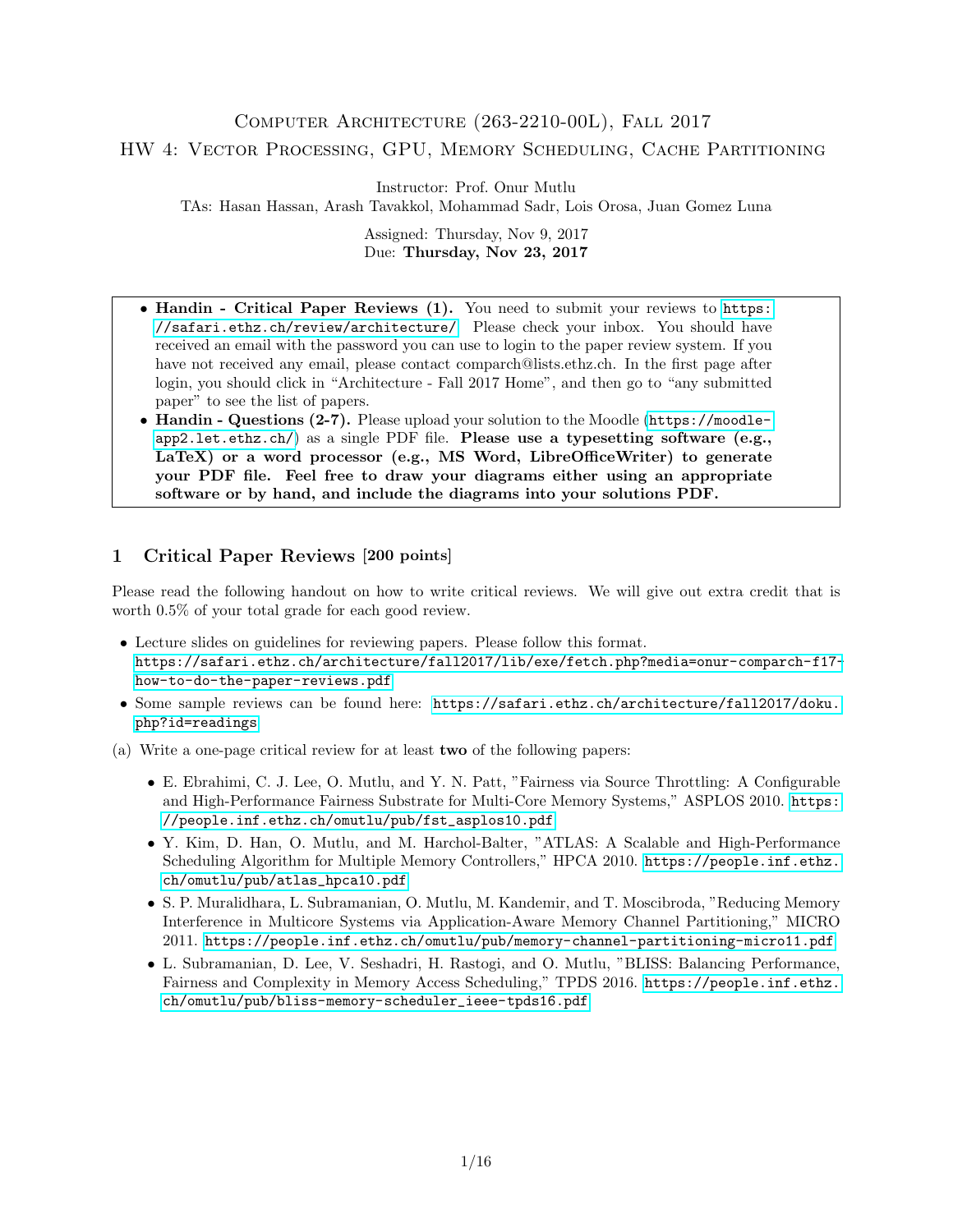### 2 Vector Processing [200 points]

You are studying a program that runs on a vector computer with the following latencies for various instructions:

- VLD and VST: 50 cycles for each vector element; fully interleaved and pipelined.
- VADD: 4 cycles for each vector element (fully pipelined).
- VMUL: 16 cycles for each vector element (fully pipelined).
- VDIV: 32 cycles for each vector element (fully pipelined).
- VRSHF (right shift): 1 cycle for each vector element (fully pipelined).

Assume that:

- The machine has an in-order pipeline.
- The machine supports chaining between vector functional units.
- In order to support 1-cycle memory access after the first element in a vector, the machine interleaves vector elements across memory banks. All vectors are stored in memory with the first element mapped to bank 0, the second element mapped to bank 1, and so on.
- Each memory bank has an 8 KB row buffer. Vector elements are 64 bits in size.
- Each memory bank has two ports (so that two loads/stores can be active simultaneously), and there are two load/store functional units available.
- (a) What is the minimum power-of-two number of banks required in order for memory accesses to never stall? (Assume a vector stride of 1.)

#### Solution:

64 banks (because memory latency is 50 cycles and the next power of two is 64)

(b) The machine (with as many banks as you found in part a) executes the following program (assume that the vector stride is set to 1):

VLD  $V1 \leftarrow A$ VLD  $V2 \leftarrow B$ VADD V3  $\leftarrow$  V1, V2 VMUL V4  $\leftarrow$  V3, V1 VRSHF V5  $\leftarrow$  V4, 2

It takes 111 cycles to execute this program. What is the vector length?

#### Solution:

VLD |----50------|---(VLEN-1)----|  $VLD$  |1|----50------|  $VADD$   $|-4-|$ VMUL  $|-16-|$ VRSHF  $|1|$ -----(VLEN-1)-----|

 $1 + 50 + 4 + 16 + 1 + (VLEN - 1) = 71 + VLEN = 111 \rightarrow VLEN = 40$  elements

If the machine did not support chaining (but could still pipeline independent operations), how many cycles would be required to execute the same program?

#### Solution:

| VLD.        | -----50----- ---(VLEN-1)---          |
|-------------|--------------------------------------|
| VI.D        | $ 1 $ -----50------- --- (VLEN-1)--- |
| <b>VADD</b> | $ -4- -$ (VLEN-1)---1                |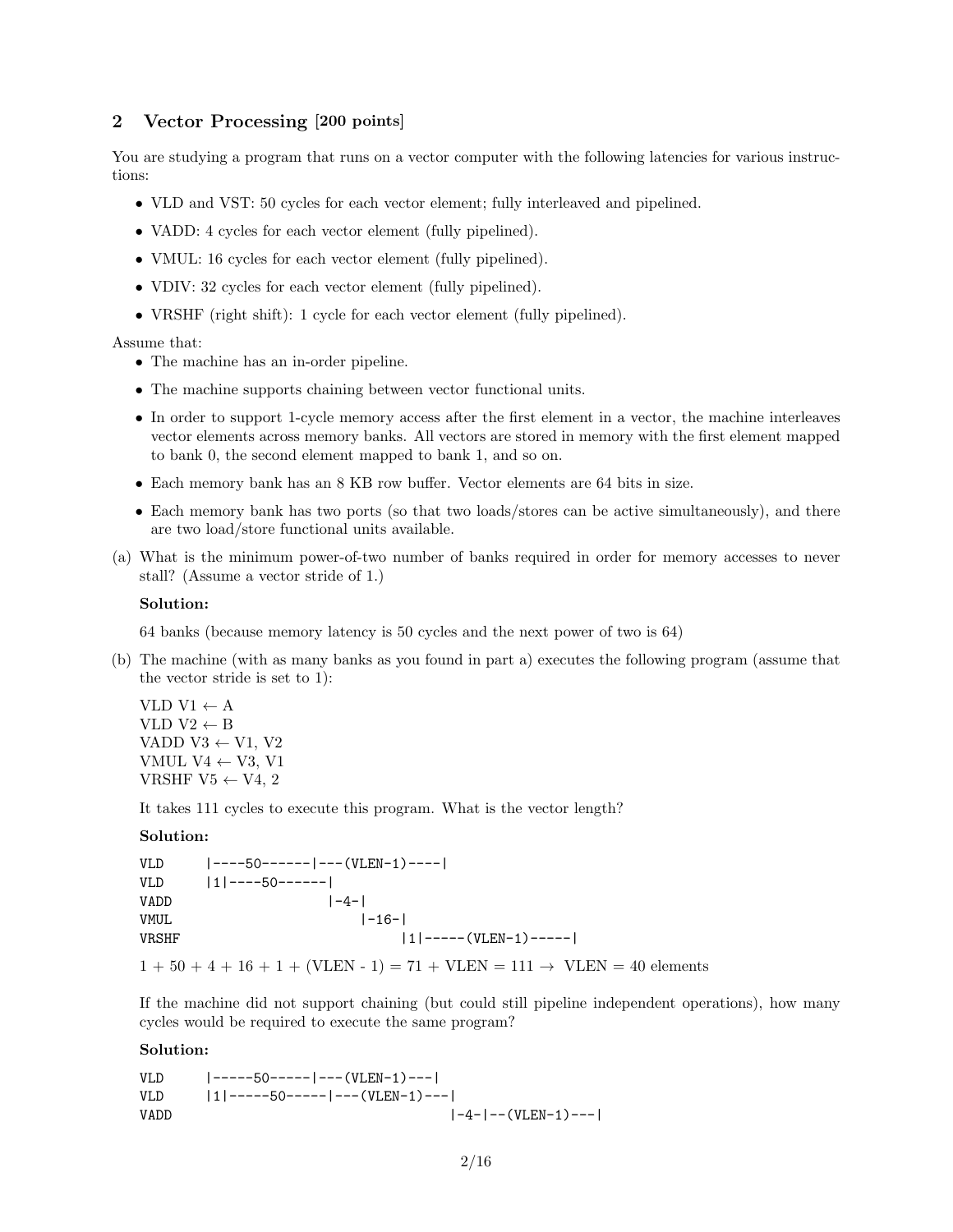| VMUL  | $ -16- -$ (VLEN-1)--- |
|-------|-----------------------|
| VRSHF | $ 1 $ -- (VLEN-1)--   |

 $50 + 1 + 4 + 16 + 1 + 4 \times (VLEN - 1) = 68 + 4 \times VLEN = 228$  cycles

(c) The architect of this machine decides that she needs to cut costs in the machines memory system. She reduces the number of banks by a factor of 2 from the number of banks you found in part (a) above. Because loads and stores might stall due to bank contention, an arbiter is added to each bank so that pending loads from the oldest instruction are serviced first. How many cycles does the program take to execute on the machine with this reduced-cost memory system (but with chaining)?

#### Solution:

VLD [0] |----50----| bank 0 (takes port 0) ... [31]  $|-31-|-|---50---|$  bank 31 [32]  $|---50---|$  bank 0 (takes port 0) ...  $[39]$   $|-7 |$  bank 7<br> $[0]$   $|1|$ ----50----| bank 0 (takes por VLD [0] |1|----50----| bank 0 (takes port 1) ... [31] |1|--31--|----50----| bank 31 [32] |---50---| bank 0 (takes port 1) ... [39] |--7--| bank 7 VADD  $\vert -4--\vert$  (tracking last elements)  $VMUL$   $|--16--|$  $VRSHF$  |1|  $(B[39]: 1 + 50 + 50 + 7) + 4 + 16 + 1 = 129$  cycles

Now, the architect reduces cost further by reducing the number of memory banks (to a lower power of 2). The program executes in 279 cycles. How many banks are in the system?

#### Solution:

| <b>VLD</b>          | [0]                          | $ ---50--- $            |
|---------------------|------------------------------|-------------------------|
|                     | $\cdots$<br>[8]              | $ ---50--- $            |
|                     | $\cdots$<br>$[16]$           | $ --50-- $              |
|                     | $\ddots$                     |                         |
|                     | $[24]$<br>$\cdots$           | $ --50-- $              |
|                     | $[32]$                       | $ --50-- $              |
| VLD                 | $\cdots$<br>$[39]$<br>$[39]$ | $ - - 7 - -  $<br> 1    |
| VADD<br><b>VMUL</b> |                              | $ --4- - $<br>$ -16-- $ |
| VRSHF               |                              | 1                       |

 $5\times50 + 7 + 1 + 4 + 16 + 1 = 279$  cycles  $\rightarrow 8$  banks

(d) Another architect is now designing the second generation of this vector computer. He wants to build a multicore machine in which 4 vector processors share the same memory system. He scales up the number of banks by 4 in order to match the memory system bandwidth to the new demand. However, when he simulates this new machine design with a separate vector program running on every core, he finds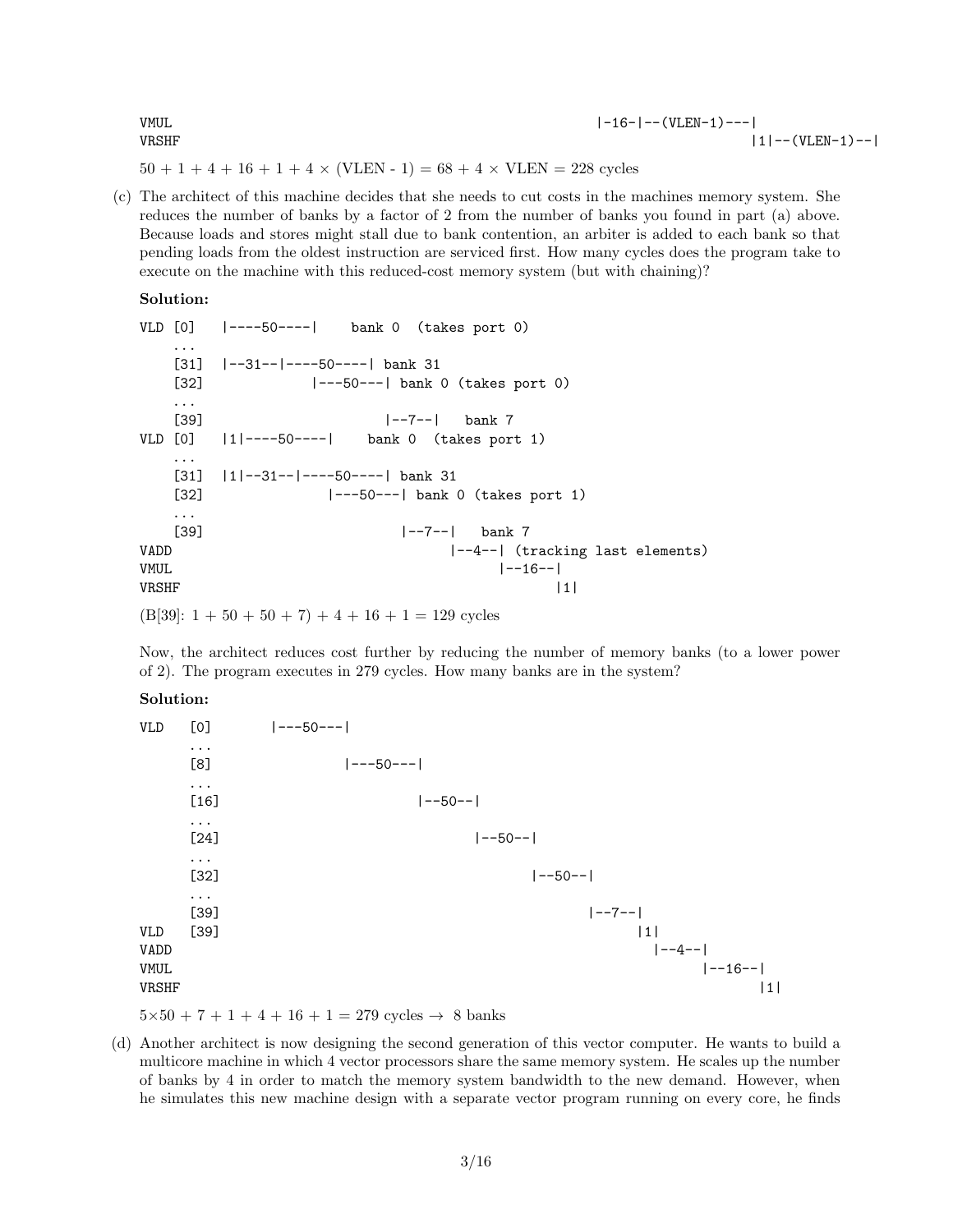that the average execution time is longer than if each individual program ran on the original single-core system with 1/4 the banks. Why could this be? Provide concrete reason(s).

### Solution:

Row-buffer conflicts (all cores interleave their vectors across all banks).

What change could this architect make to the system in order to alleviate this problem (in less than 20 words), while only changing the shared memory hierarchy?

### Solution:

Partition the memory mappings, or using better memory scheduling.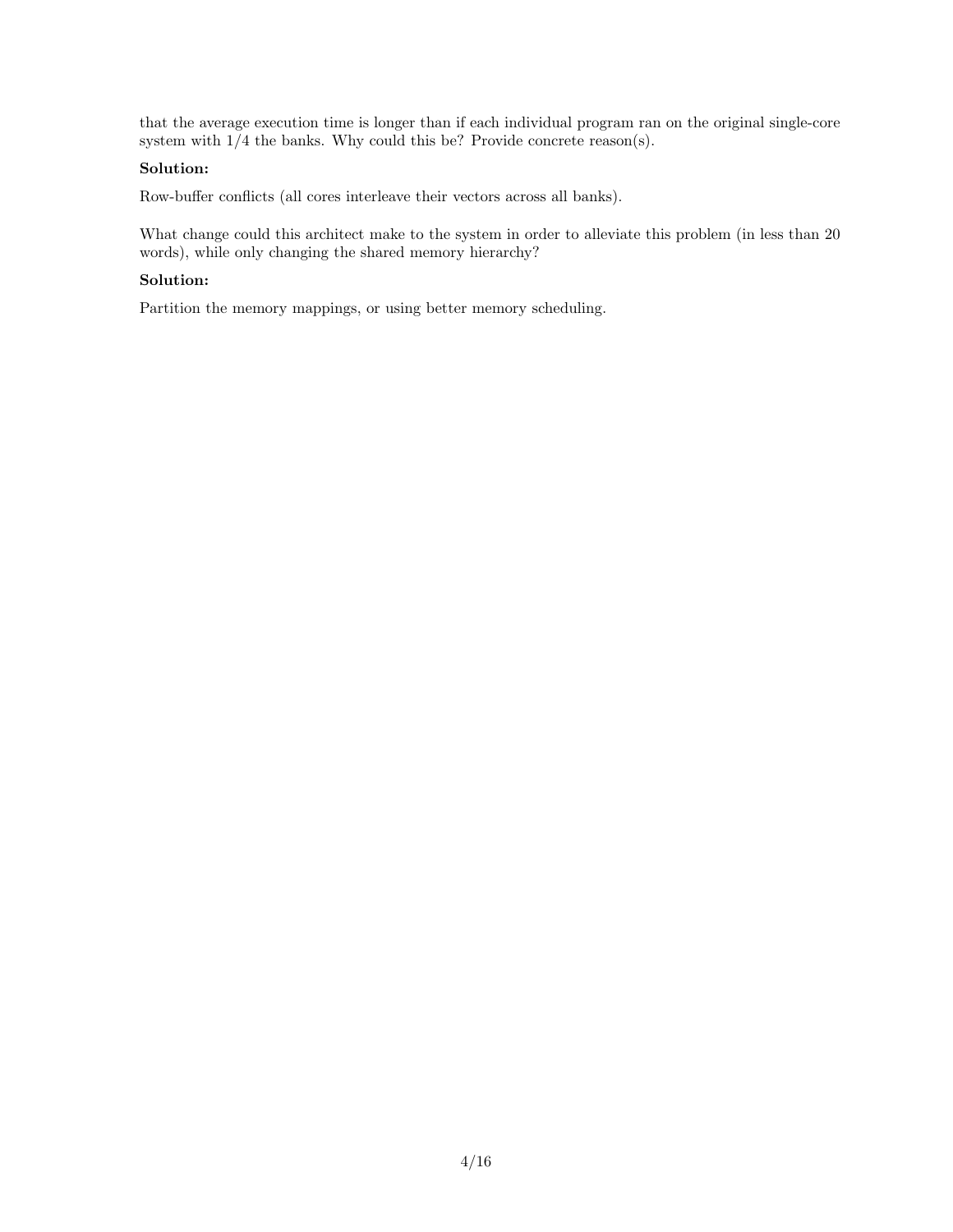### 3 Vector Processing [100 points]

Consider the following piece of code:

for  $(i = 0; i < 100; i++)$  $A[i] = ((B[i] * C[i]) + D[i])/2;$ 

(a) Translate this code into assembly language using the following instructions in the ISA (note the number of cycles each instruction takes is shown next to each instruction):

| Opcode       | Operands       | Number of Cycles | Description                                                 |
|--------------|----------------|------------------|-------------------------------------------------------------|
| LEA          | Ri, X          |                  | $\mathrm{R}i \leftarrow$ address of X                       |
| LD           | Ri, Rj, Rk     | 11               | $\mathrm{Ri} \leftarrow \mathrm{MEM}[Rj + Rk]$              |
| <b>ST</b>    | Ri, Rj, Rk     | 11               | $MEM[Rj + Rk] \leftarrow Ri$                                |
| <b>MOVI</b>  | Ri, Imm        |                  | $\mathrm{Ri} \leftarrow \mathrm{Imm}$                       |
| MUL          | Ri, Rj, Rk     | 6                | $\mathrm{Ri} \leftarrow \mathrm{Rj} \times \mathrm{Rk}$     |
| ADD          | Ri, Rj, Rk     | 4                | $\mathrm{Ri} \leftarrow \mathrm{Rj} + \mathrm{Rk}$          |
| ADD          | Ri, Rj, Imm    | 4                | $\mathrm{Ri} \leftarrow \mathrm{Rj} + \mathrm{Imm}$         |
| <b>RSHFA</b> | Ri, Rj, amount |                  | $\overline{\text{Ri} \leftarrow \text{RSHFA}}$ (Rj, amount) |
| <b>BRcc</b>  |                |                  | Branch to X based on condition codes                        |

Assume one memory location is required to store each element of the array. Also assume that there are 8 registers (R0 to R7).

Condition codes are set after the execution of an arithmetic instruction. You can assume typically available condition codes such as zero, positive, and negative.

### Solution:

| MOVI         | R1, 99 |              | // 1 $cycle$ |
|--------------|--------|--------------|--------------|
| LEA          | RO, A  |              | // 1 $cycle$ |
| LEA          | R2, B  |              | // 1 $cycle$ |
| LEA          | R3, C  |              | // 1 cycle   |
| LEA          | R4, D  |              | // 1 cycle   |
| LOOP:        |        |              |              |
| LD           |        | R5, R2, R1   | // 11 cycles |
| LD           |        | R6, R3, R1   | // 11 cycles |
| MUL          |        | R7, R5, R6   | // 6 cycles  |
| LD           |        | R5, R4, R1   | // 11 cycles |
| ADD          |        | R8, R7, R5   | // 4 cycles  |
| RSHFA        |        | R9, R8, R1   | // 1 cycle   |
| ST           |        | R9, R0, R1   | // 11 cycles |
| ADD          |        | $R1, R1, -1$ | // 4 cycles  |
| <b>BRGEZ</b> |        | R1 LOOP      | // 1 $cycle$ |

How many cycles does it take to execute the program?

### Solution:

 $5 + 100 \times 60 = 6005$  cycles

(b) Now write Cray-like vector assembly code to perform this operation in the shortest time possible. Assume that there are 8 vector registers and the length of each vector register is 64. Use the following instructions in the vector ISA: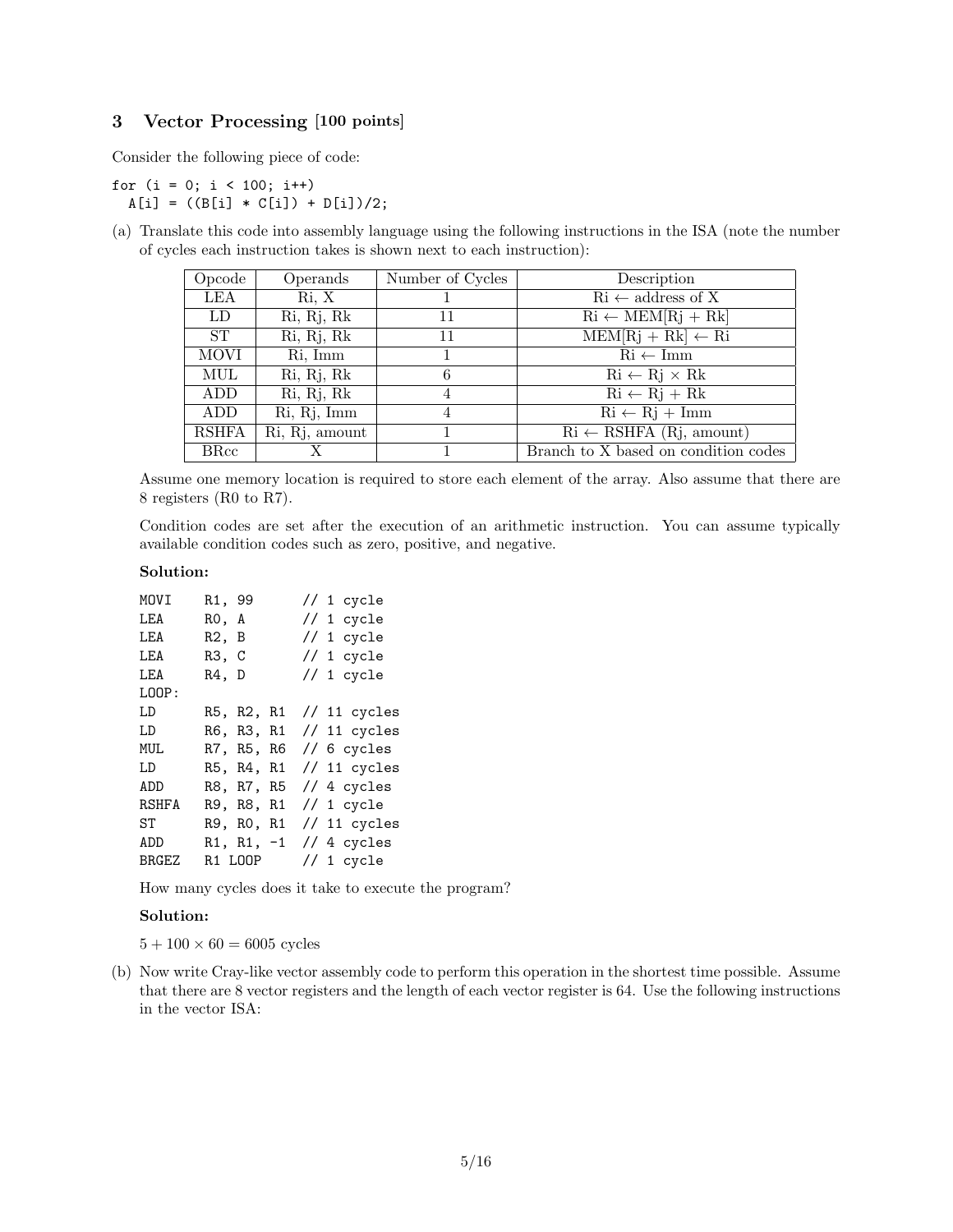| Opcode | Operands       | Number of Cycles | Description                                        |
|--------|----------------|------------------|----------------------------------------------------|
| LD     | $Vst, \#n$     |                  | $Vst \leftarrow n$ (Vst = Vector Stride Register)  |
| LD     | $\nu$ ln, #n   |                  | $V\ln \leftarrow n$ (Vln = Vector Length Register) |
| VLD    | Vi. X          | 11, pipelined    |                                                    |
| VST.   | Vi. X          | 11, pipelined    |                                                    |
| Vmul   | Vi, Vj, Vk     | 6, pipelined     |                                                    |
| Vadd   | Vi, Vj, Vk     | 4, pipelined     |                                                    |
| Vrshfa | Vi, Vj, amount |                  |                                                    |

| LD               | Vln, 50 |              |  |
|------------------|---------|--------------|--|
| LD               | Vst, 1  |              |  |
| <b>VLD</b>       | V1, B   |              |  |
| VLD              | V2, C   |              |  |
| VMUL             |         | V4, V1, V2   |  |
| <b>VLD</b>       | V3, D   |              |  |
| VADD             |         | V6, V4, V3   |  |
| VRSHFA V7, V6, 1 |         |              |  |
| VST              | V7, A   |              |  |
| <b>VLD</b>       |         | $V1, B + 50$ |  |
| <b>VLD</b>       |         | $V2, C + 50$ |  |
| <b>VMUL</b>      |         | V4, V1, V2   |  |
| <b>VLD</b>       |         | $V3, D + 50$ |  |
| VADD             |         | V6, V4, V3   |  |
| VRSHFA           |         | V7, V6, 1    |  |
| <b>VST</b>       |         | $V7, A + 50$ |  |

How many cycles does it take to execute the program on the following processors? Assume that memory is 16-way interleaved.

(i) Vector processor without chaining, 1 port to memory (1 load or store per cycle).

#### Solution:

The third load (VLD) can be pipelined with the add (VADD). However as there is just only one port to memory and no chaining, other operations cannot be pipelined. Processing the first 50 elements takes 346 cycles as below

| 1 | 1 | 11 | 49 | 11 | 49 | 6 | 49 | | 11 | 49 | 4 | 49 | 1 | 49 | 11 | 49 |

Processing the next 50 elements takes 344 cycles as shown below (no need to initialize Vln and Vst as they stay at the same value).

| 11 | 49 | 11 | 49 | 6 | 49 | | 11 | 49 | 4 | 49 | 1 | 49 | 11 | 49 |

Therefore, the total number of cycles to execute the program  $= 690$  cycles

(ii) Vector processor with chaining, 1 port to memory

Solution: In this case, the first two loads cannot be pipelined as there is only one port to memory and the third load has to wait until the second load has completed. However, the machine supports chaining, so all other operations can be pipelined.

Processing the first 50 elements takes 242 cycles as below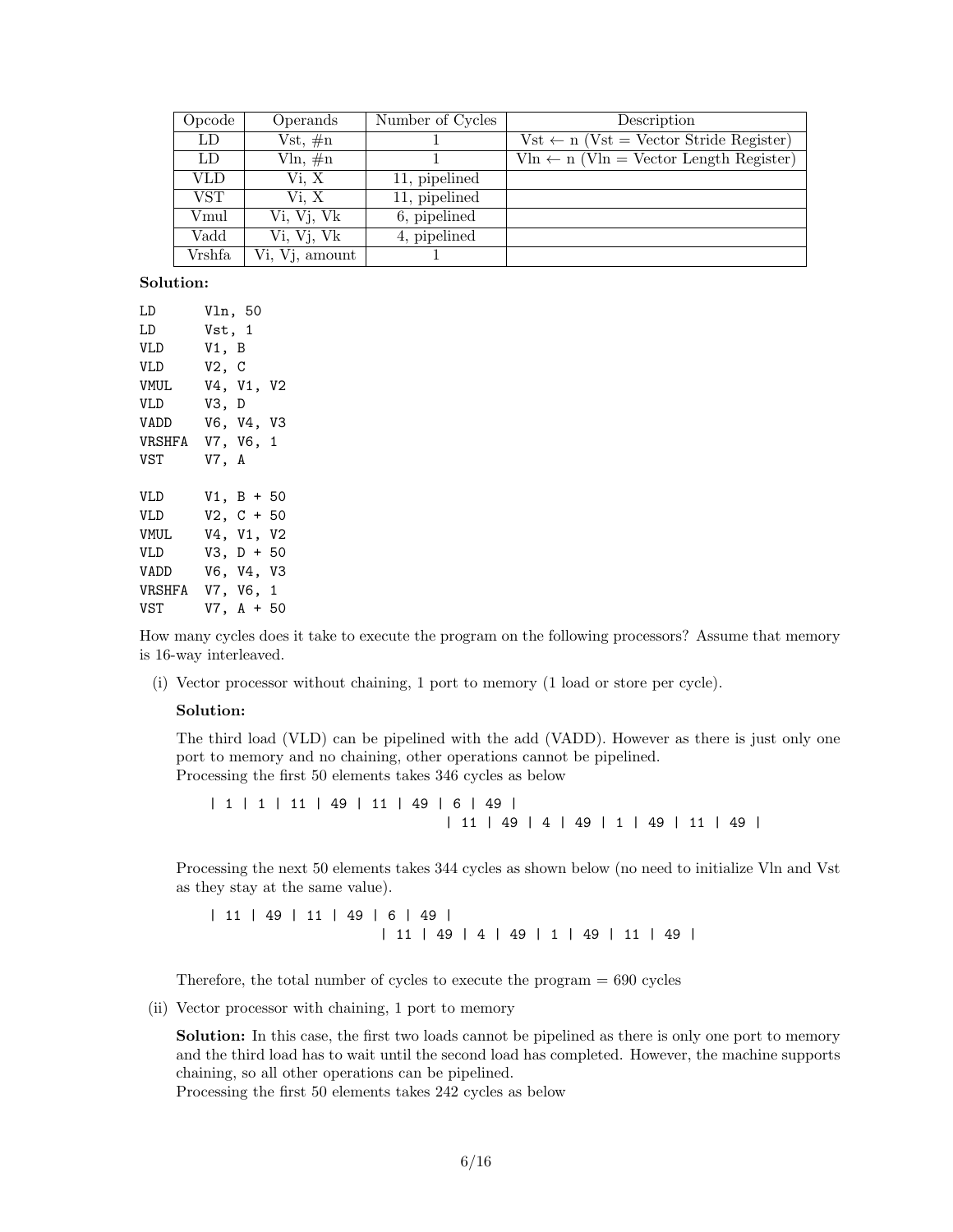| 1 | 1 | 11 | 49 | 11 | 49 | | 6 | 49 | | 11 | 49 | | 4 | 49 | | 1 | 49 | | 11 | 49 |

Processing the next 50 elements takes 240 cycles (same time line as above, but without the first 2 instructions to initialize Vln and Vst).

Therefore, the total number of cycles to execute the program = 482 cycles

(iii) Vector processor with chaining, 2 read ports and 1 write port to memory

#### Solution:

Assuming an in-order pipeline.

The first two loads can also be pipelined as there are two ports to memory. The third load has to wait until the first two loads complete. However, the two loads for the second 50 elements can proceed in parallel with the store.

| 1 | 1 | 11 | 49 | | 1 | 11 | 49 | | 6 | 49 | | 11 | 49 | | 4 | 49 | | 1 | 49 | | 11 | 49 | | 11 | 49 | | 11 | 49 | | 6 | 49 | | 11 | 49 | | 4 | 49 | | 1 | 49 | | 11 | 49 |

Therefore, the total number of cycles to execute the program  $= 215$  cycles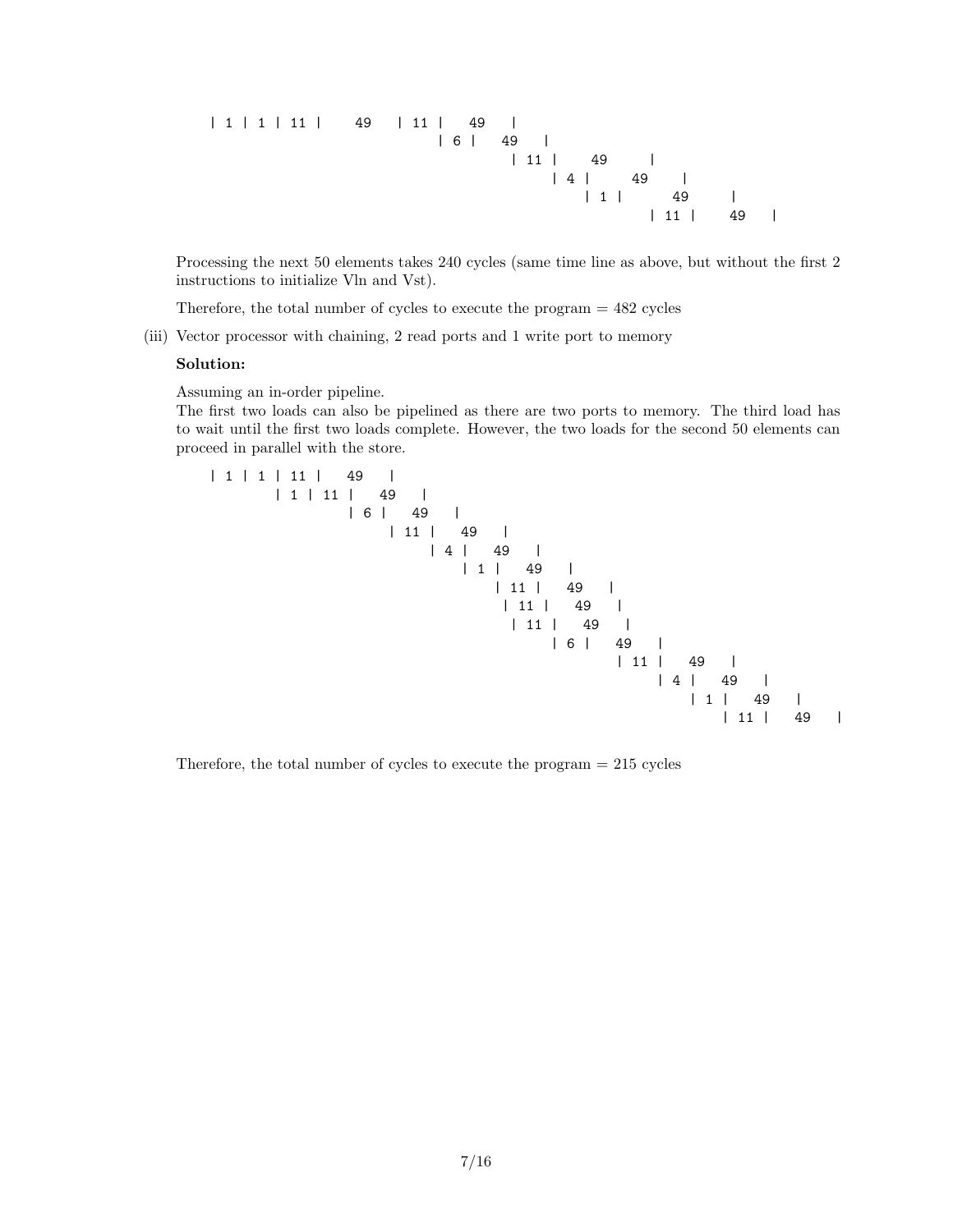### 4 GPUs [150 points]

Histograms are a powerful tool in many fields, such as image processing. Their implementation on GPU is challenging because of the need for atomic operations. One way to accelerate their computation is using privatization in the fast shared memory. The following code calculates the histogram of an image "img" using privatization:

```
1 extern __shared__ unsigned int Hs[];// Dynamic shared memory allocation
2 __global__ void histogram_kernel(
3 unsigned int* histo, unsigned int* img, int size, int BINS){
4 // Block and thread index
5 const int bx = blockIdx.x;6 const int tx = threadIdx.x;7 // Constants for read access
8 const int begin = bx * blockDim.x + tx;9 const int end = size;
10 const int step = blockDim.x * gridDim.x;
11 // Sub-histogram initialization
12 for(int pos = tx; pos < BINS; pos += blockDim.x) Hs[pos]=0;
13 __syncthreads(); // Intra-block synchronization
14 // Main loop
15 for(int i = begin; i < end; i += step){
16 // Global memory read
17 unsigned int d = img[i];
18 // Atomic vote in shared memory
19 atomicAdd(&Hs[d], 1);
20 }
21 __syncthreads(); // Intra-block synchronization
22 // Merge in global memory
23 for(int pos = tx; pos < BINS; pos += blockDim.x){
24 unsigned int sum = 0;
25 sum = Hs[pos];
26 // Atomic addition in global memory
27 atomicAdd(histo + pos, sum);
28 }
29 }
```
(a) As natural images are smooth (that is, they present spatial correlation), it is very likely that neighboring pixels fall into the same bin. To avoid atomic conflicts, R sub-histograms per block can be used (and later merged). Lets analyze two different ways of accessing the sub-histograms (to replace line 19):

atomicAdd(&Hs[BINS  $*$  (tx % R) + d], 1); // Version 1 atomicAdd(&Hs[tx % R + d \* R], 1); // Version 2

This graph shows the execution time for a 32-bins image histogram: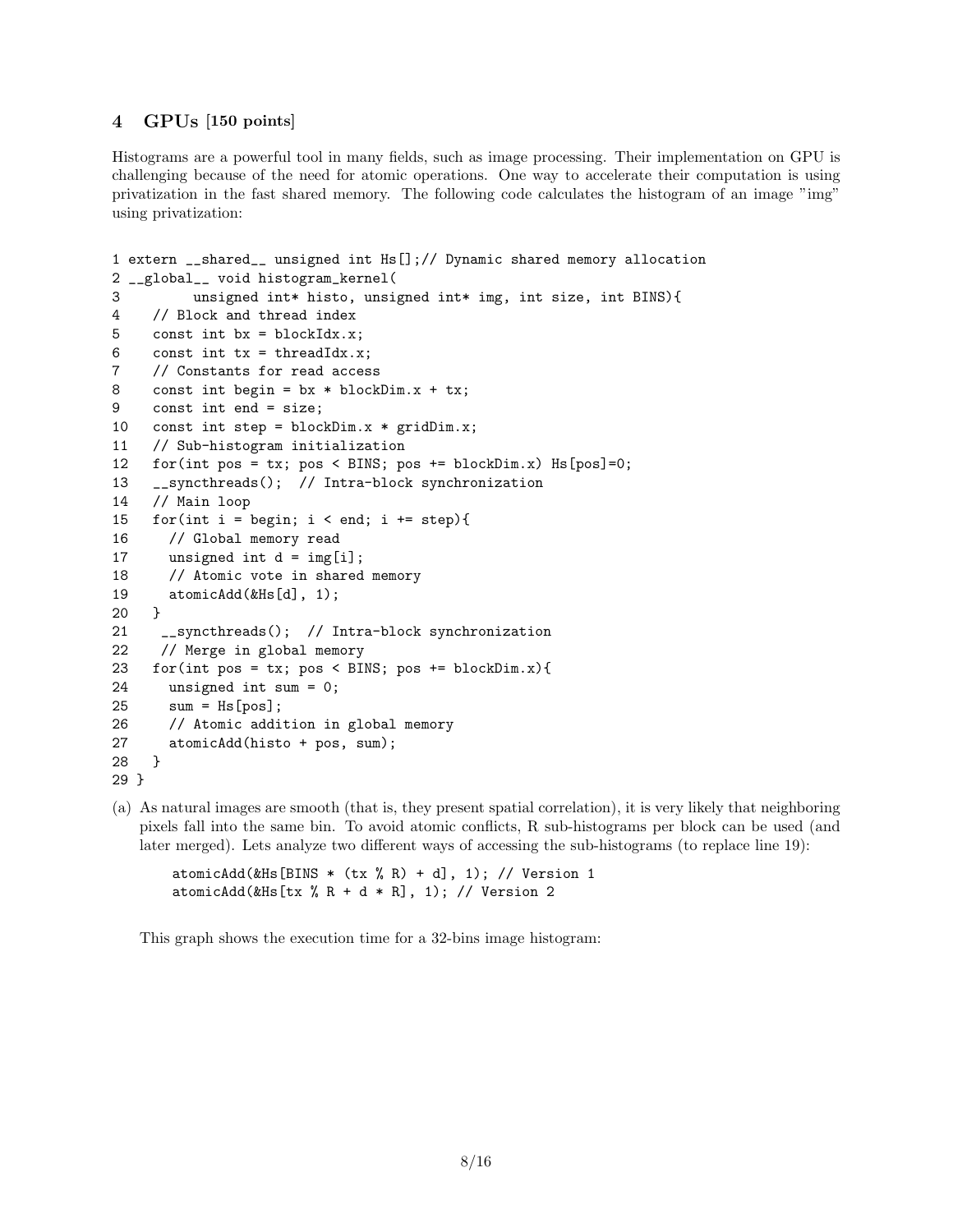



Version 1 makes consecutive threads vote in consecutive sub-histograms. If two adjacent threads have to update the same bin, a bank conflict will occur, because the shared memory has 32 banks. Differently, version 2 makes consecutive threads update bins allocated in consecutive addresses. If the size is an odd number, for instance 33, version 1 will not incur in so many bank conflicts, and the performance will be comparable. See the following graph:



(b) As can be seen in the above graph, increasing the number R of sub-histogram tends to reduce the number of atomic conflicts, and consequently the execution time. Could you then explain the following graph? (Note: Histograms of 256 bins are calculated. Tests have been carried out on a Kepler GPU with a maximum of 64 warps per multiprocessor, and 48 KB of shared memory. Blocks of 256 threads are used).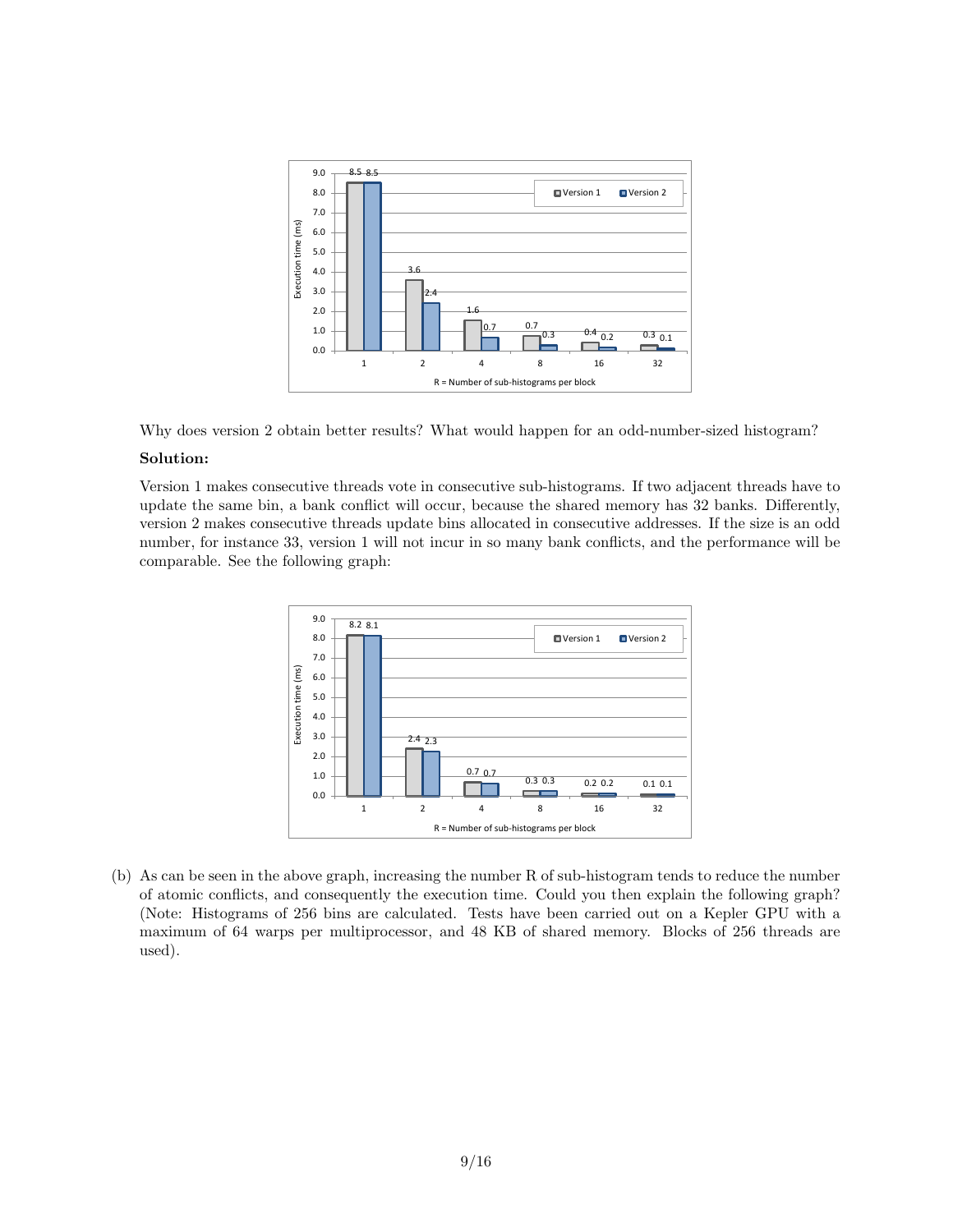

Since there are 64 warps per multiprocessor, we can have up to 8 blocks per multiprocessor.

256 bins occupy 1,024 bytes. With up to 4 sub-histograms per block, we require 4 kB per block. Thus, we can have 8 block per multiprocessor, and the occupancy value is 100%.

With 8 sub-histograms, the occupancy falls down. The conflict reduction compensates for this occupancy reduction. However, with 32 sub-histograms, only 1 block will be active per multiprocessor. This low occupancy has a negative effect on the performance.

(c) For very large histograms, privatization in shared memory is not possible, unless multiple passes are carried out. Assume that, given the limited shared memory availability, N passes are needed. Atomic operations in shared memory take 2 ns to complete. For each pass, 10% of the input data loads hit the L2 cache. Compare this multi-pass approach to an approach where the histogram resides in global memory. Assume a GPU with global memory atomic operations in L2. Each atomic operation takes 10 ns to complete in L2, and 200 ns to complete in DRAM. 95% of the atomic operations hit the L2 cache. Find the value of N that makes worthwhile each of the approaches. (Note: the global memory bandwidth is 100 GB/s, and the L2 is 10 times faster).

### Solution:

Let's first calculate the average latency for each atomic vote in global memory. We add the load latency and the atomic latency. The load latency for a 4-byte word can be estimated as 1 / 25 ns. The atomic latency equals to  $5\% \times 200 + 95\% \times 10 = 19.5$  ns. We obtain 19.54 ns. For each atomic vote in shared memory, we have to take into account that N passes are needed. The load latency for the first of them is  $1/25$  ns. For the subsequent N-1 passes,  $10\% \times (1/250) + 90\% \times (1/25) = 0.0364$  ns. Thus, the total latency (load + atomic) can be estimated as  $2ns+0.04ns+(N-1)\times 0.0364$  ns. Comparing both approaches, we can estimate that the multi-pass approach can be better for  $N < 481$ .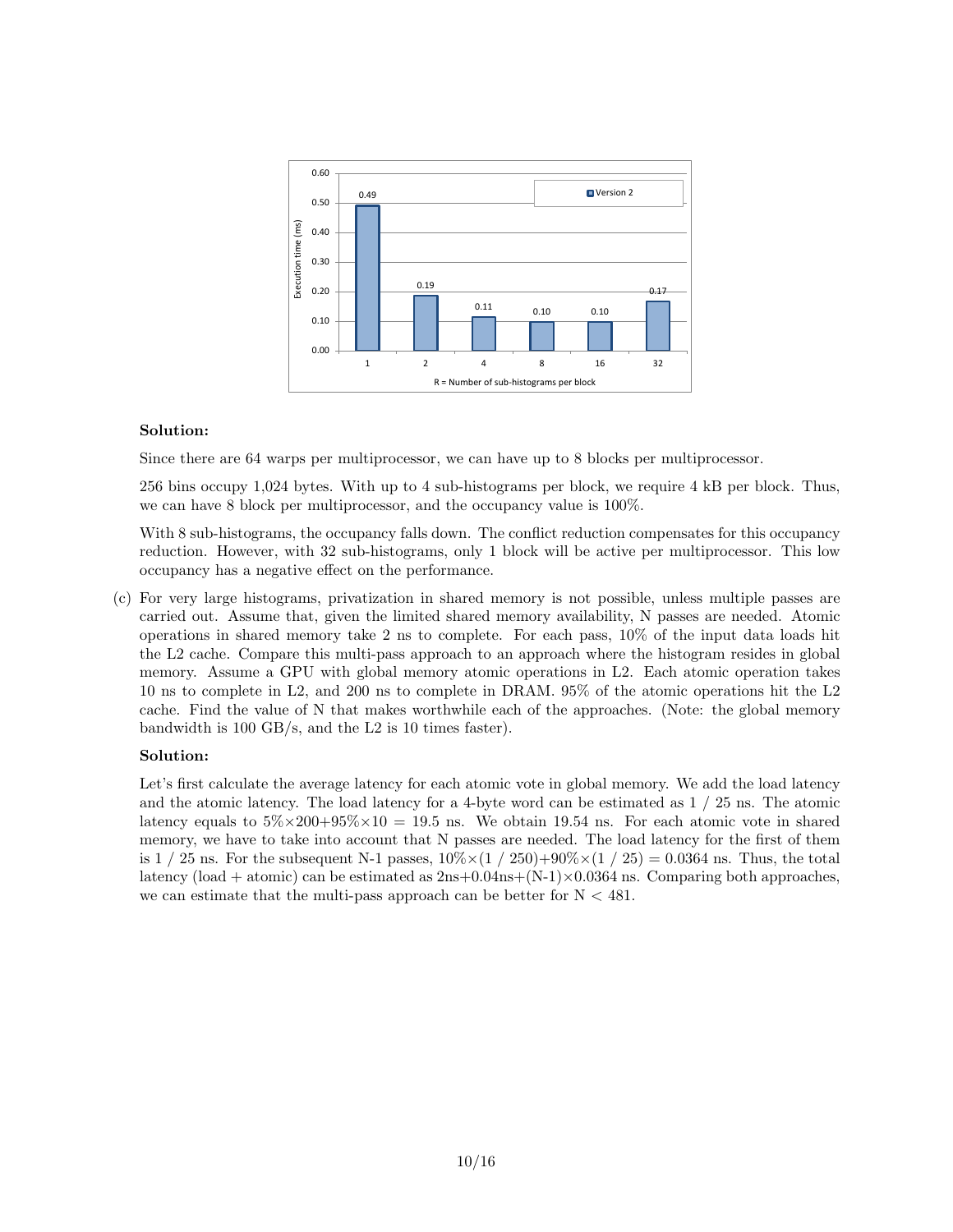### 5 Memory Scheduling [200 points]

Row-Buffer Conflicts. The following timing diagram shows the operation of a single DRAM channel and a single DRAM bank for two back-to-back reads that conflict in the row-buffer. Immediately after the bank has been busy for 10ns with a READ, data starts to be transferred over the data bus for 5ns.



(a) Given a long sequence of back-to-back reads that always conflict in the row-buffer, what is the data throughput of the main memory system? Please state your answer in gigabytes/second.

#### Solution:

 $64B/30ns = 32B/15ns = 32GB/15s = 2.13GB/s$ 

(b) To increase the data throughput, the main memory designer is considering adding more DRAM banks to the single DRAM channel. Given a long sequence of back-to-back reads to all banks that always conflict in the row-buffers, what is the minimum number of banks that is required to achieve the maximum data throughput of the main memory system?

#### Solution:

 $30 \text{ns}}/5$ ns = 6

Row-Buffer Hits. The following timing diagram shows the operation of the single DRAM channel and the single DRAM bank for four back-to-back reads that hit in the row-buffer. It is important to note that rowbuffer hits to the same DRAM bank are pipelined: while each READ keeps the DRAM bank busy for 10ns, up to at most half of this latency (5ns) can be overlapped with another read that hits in the rowbuffer. (Note that this is different from Lab 6 where we unrealistically assumed that row-buffer hits are non-pipelined.)



(c) Given a long sequence of back-to-back reads that always hits in the row-buffer, what is the data throughput of the main memory system? Please state your answer in gigabytes/second.

#### Solution: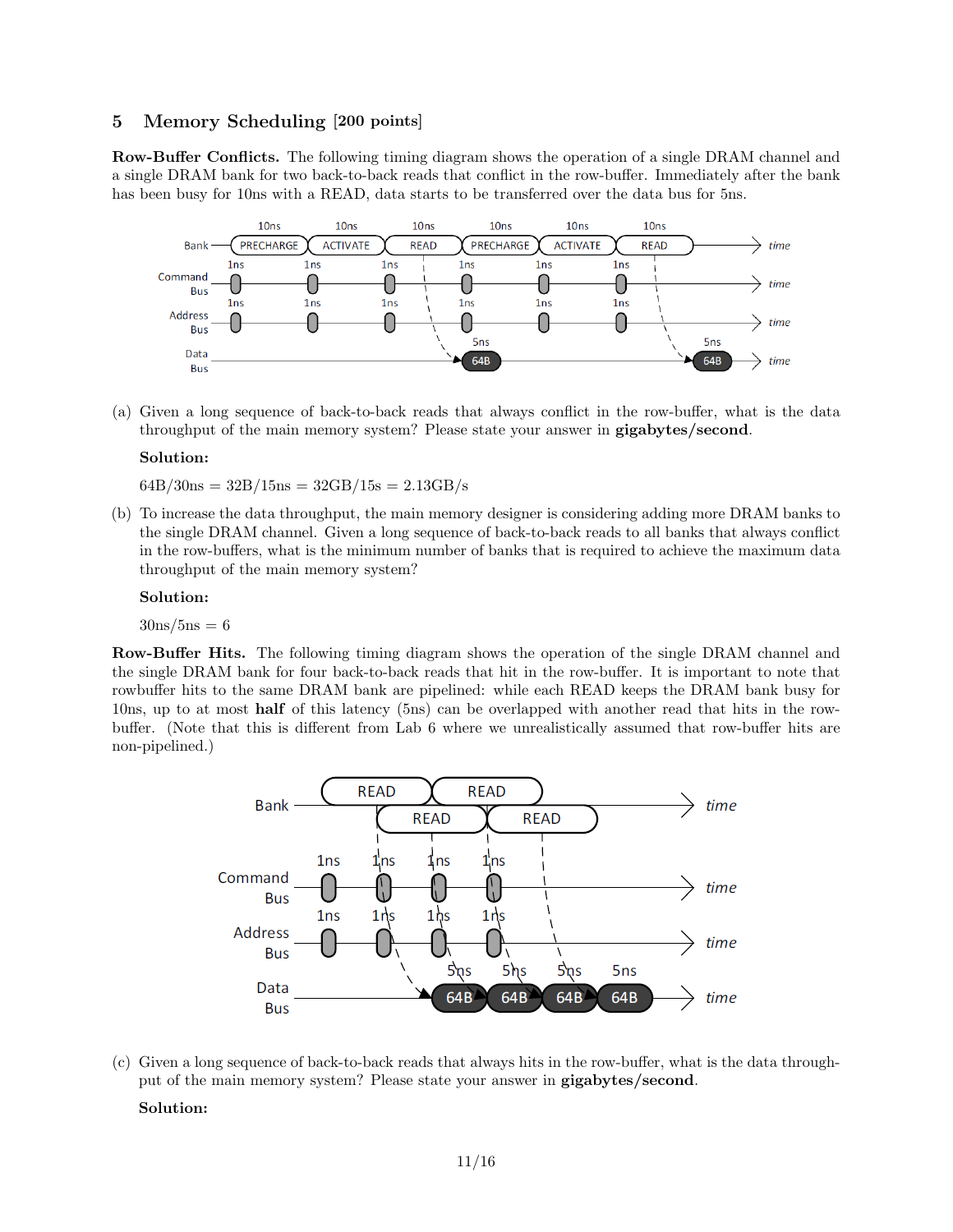$64B/5ns = 64GB/5s = 12.8GB/s$ 

(d) When the maximum data throughput is achieved for a main memory system that has a single DRAM channel and a single DRAM bank, what is the bottleneck that prevents the data throughput from becoming even larger? Circle all that apply.

BANK COMMAND BUS ADDRESS BUS DATA BUS

Memory Scheduling Policies. The diagram below shows the memory controllers request queue at time 0. The shaded rectangles are read requests generated by thread T0, whereas the unshaded rectangles are read requests generated by thread T1. Within each rectangle, there is a pair of numbers that denotes the requests (BankAddress, RowAddress). Assume that the memory system has a single DRAM channel and four DRAM banks. Further assume the following.

- All the row-buffers are closed at time 0.
- Both threads start to stall at time 0 because of memory.
- A thread continues to stall until it receives the data for all of its requests.
- Neither thread generates more requests.



For extra credits (50 points), please make sure that you model contention in the banks as well as in all of the buses (address/command/data).

(e) For the FCFS scheduling policy, calculate the memory stall time of T0 and T1.

### Solution:



T0:  $(10 + 5 + 5 + 10 + 10 + 10) + 10 + 10 + 10 + 10 + 5 = 95$ ns

T1:  $(10 + 5 + 5 + 10 + 10 + 10) + 1 + 10 + 5 + 5 + 10 + 5 = 86$ ns

(f) For the FR-FCFS scheduling policy, calculate the memory stall time of T0 and T1 Solution: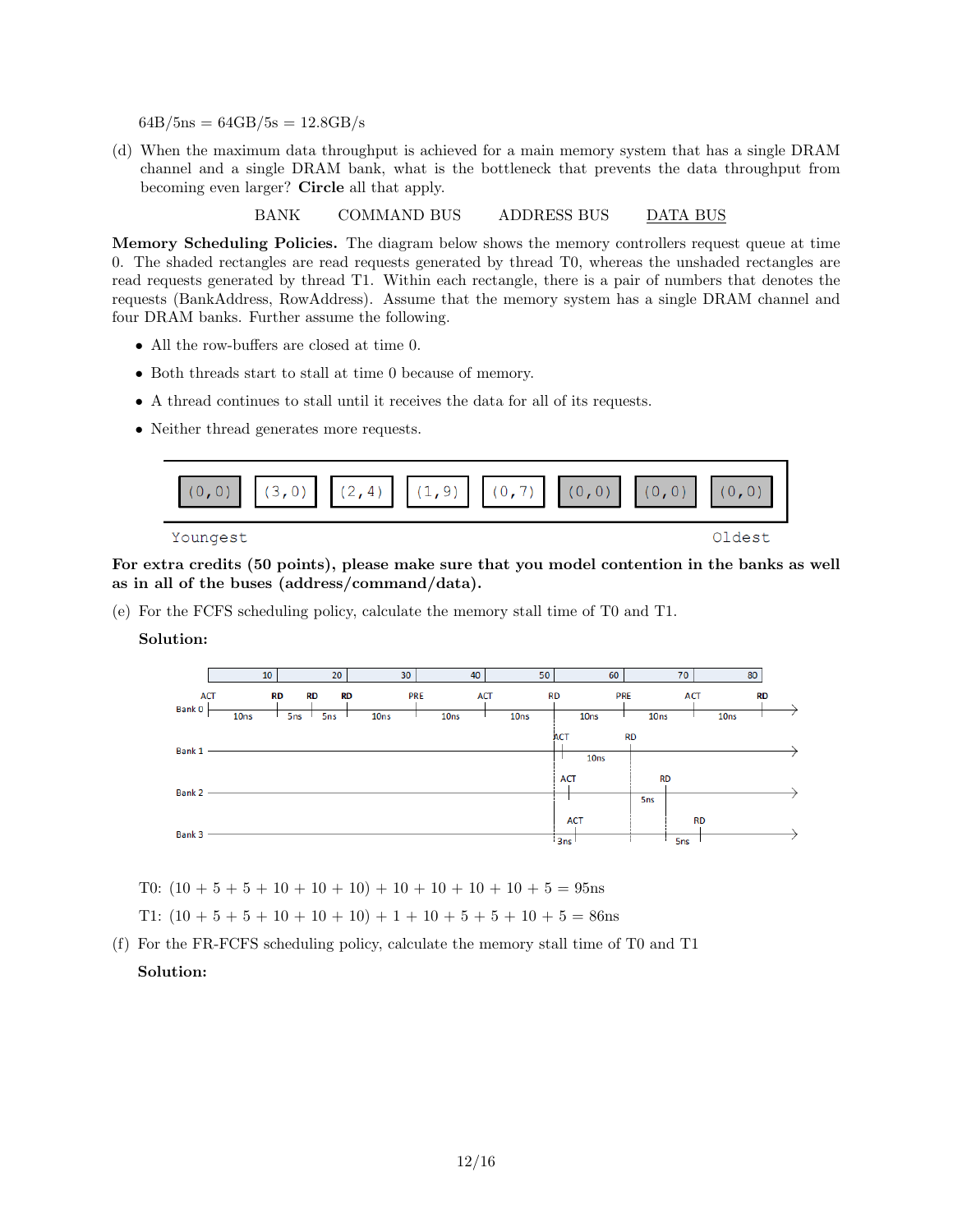

- T0:  $(10 + 5 + 5 + 5 + 5 + 5 + 5) + 10 + 5 = 55$ ns
- T1:  $(10 + 5 + 5 + 5 + 5 + 5 + 5) + 10 + 10 + 10 + 10 + 5 = 85$ ns
- (g) For the PAR-BS scheduling policy, calculate the memory stall time of T0 and T1. Assume that all eight requests are included in the same batch.



T0:  $(10 + 5 + 5) + 1 + 10 + 10 + 5 + 5 + 5 + 10 + 5 = 71$ ns

T1:  $(10 + 5 + 5) + 5 + 10 + 5 = 40$ ns

### Another Solution:

(e) For the FCFS scheduling policy, calculate the memory stall time of T0 and T1.

#### Solution:

Bank 0 is the critical path for both threads.

 $T0 = Closed + Pipelined-Hit + Pipelined-Hit + Con ict + Con ict + Data = (ACT+RD)+(RD/2)+(RD/2)+(PRE+ACT+CL)$  $= 20ns + 5ns + 5ns + 30ns + 30ns + 5ns = 95ns$ 

 $T1 = Closed + Pipelined-Hit + Pipelined-Hit + Con ict + Data = (ACT+RD)+(RD/2)+(RD/2)+(PRE+ACT+RD)+DAT$  $= 20ns + 5ns + 5ns + 30ns + 5ns = 65ns$ 

(f) For the FR-FCFS scheduling policy, calculate the memory stall time of T0 and T1

#### Solution:

Bank 0 is the critical path for both threads. First, we serve all four shaded requests since they are row-buffer hits. Lastly, we serve the unshaded request.

 $T0 = Closed + Pipelined-Hit + Pipelined-Hit + Pipelined-Hit + Data = (ACT+RD)+(RD/2)+(RD/2)+(RD/2)+DATA$  $= 20ns + 5ns + 5ns + 5ns + 5ns = 40ns$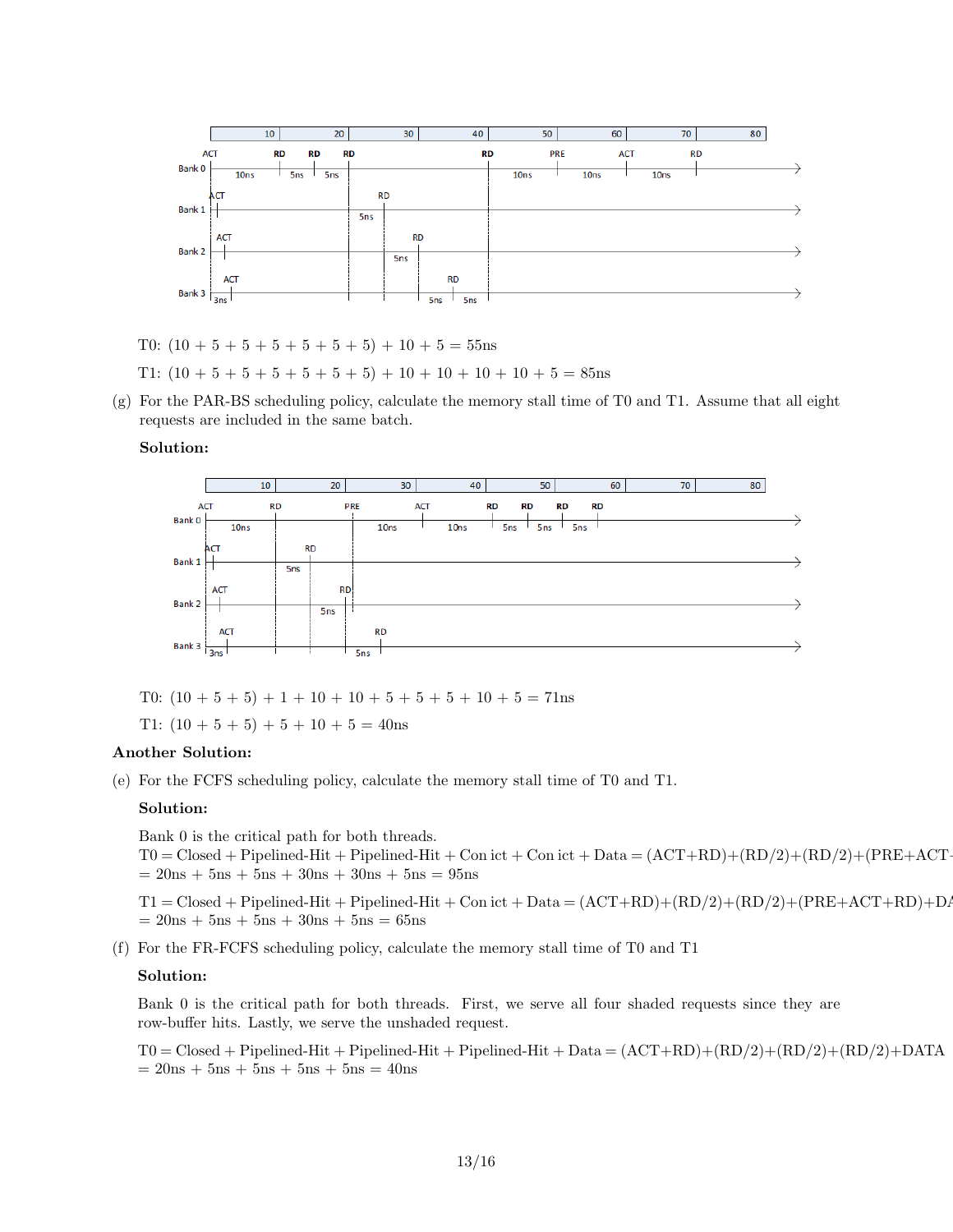$T1 = Closed + Pipelined-Hit + Pipelined-Hit + Pipelined-Hit + Con ict + Data = (ACT+RD)+(RD/2)+(RD/2)+(RD/2)$  $= 20ns + 5ns + 5ns + 5ns + 30ns + 5ns = 70ns$ 

(g) For the PAR-BS scheduling policy, calculate the memory stall time of T0 and T1. Assume that all eight requests are included in the same batch.

### Solution:

First, we serve all four unshaded requests in parallel across the four banks. Then, we serve all four shaded requests in serial.

 $T0 = Closed + Con$ ict + Pipelined-Hit + Pipelined-Hit + Pipelined-Hit + Data =  $(ACT+RD)+(PRE+ACT+RD)+(RD)$  $= 20ns + 30ns + 5ns + 5ns + 5ns + 5ns = 70ns$ 

 $T1 = Closed + Data = (ACT+RD)+DATA = 20ns + 5ns = 25ns$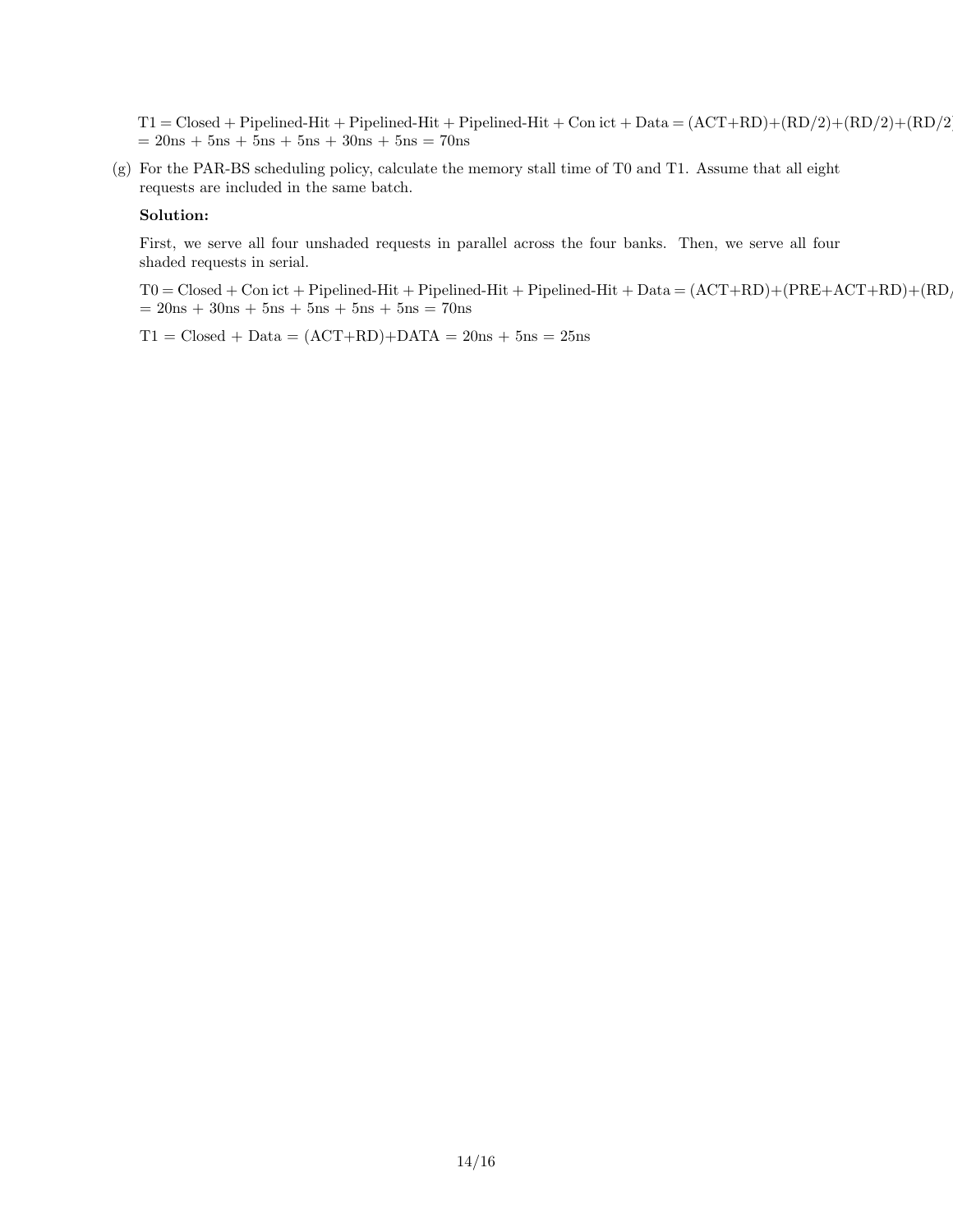## 6 Memory Scheduling [50 points]

In class, we covered "parallelism-aware batch scheduling," which is a memory scheduling algorithm that aims to reduce interference between threads in a multi-core system.

(a) What benefit does request batching provide in this algorithm?

### Solution:

Request batching allows PAR-BS to avoid starvation as requests of older batches are always prioritized over requests of younger batches.

(b) How does the algorithm preserve intra-thread bank parallelism?

### Solution:

Threads are ranked based on the number of requests they have at all the banks. All banks service requests based on this ranking. Hence, requests from the same thread will likely be serviced in parallel in different banks, which preserves the threads bank-level parallelism.

(c) If thread ranking was formed in a "random manner" (i.e., threads were assigned a random rank), would each thread's parallelism be preserved? Why or why not? Explain.

### Solution:

It depends on the applications. Assume there are two banks and there is one application which has a lot of requests to one bank and no requests to the other. A random ranking can prioritize this application over others and thereby preventing the other applications from exploiting their bank-level parallelism.